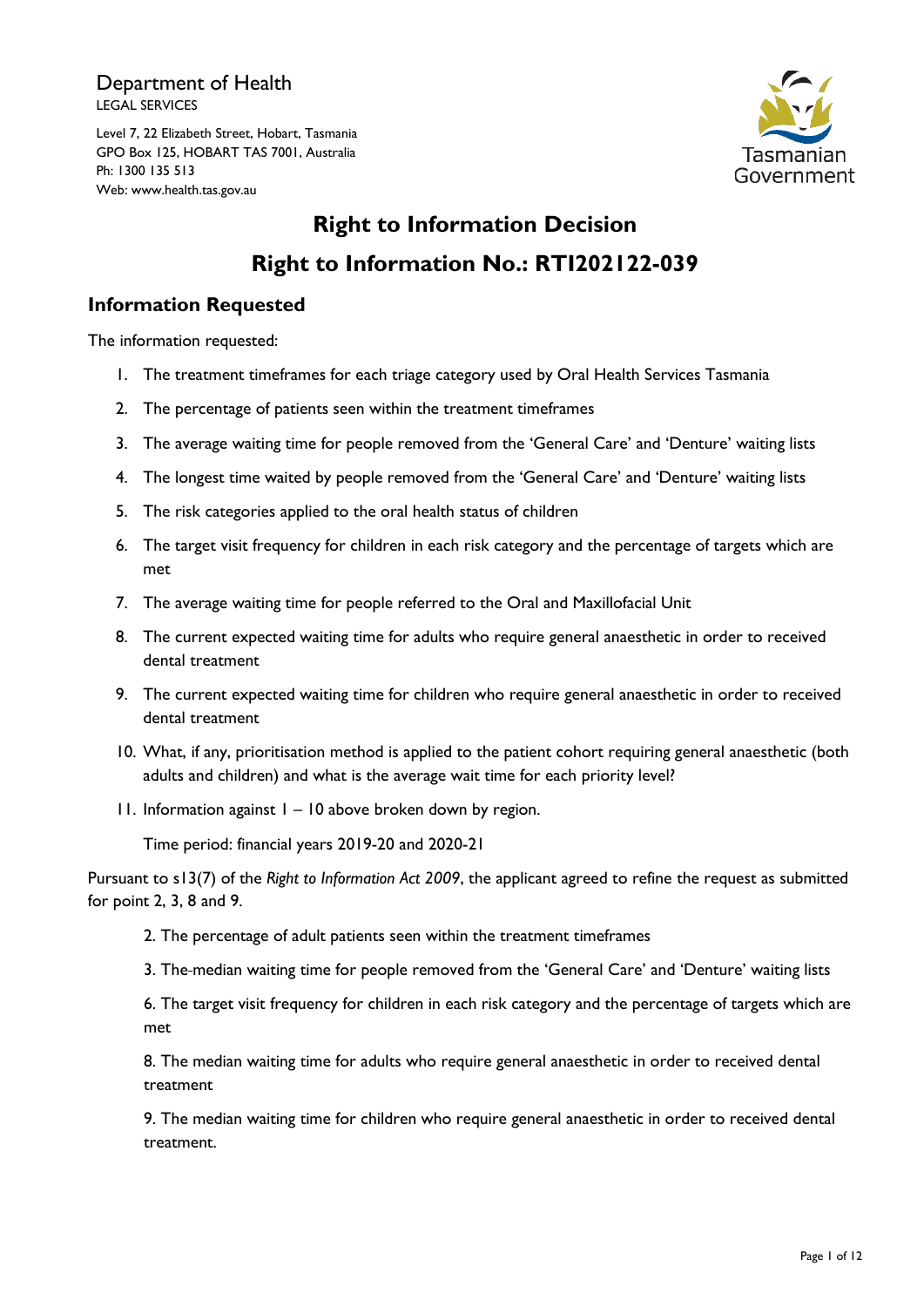# **Decision and Statement of Reasons**

#### **1. The treatment timeframes for each triage category used by Oral Health Services Tasmania.**

Table 1. Treatment timeframes for each triage category. The public authority only triage adults.

| <b>Adult Triage Category</b> | <b>Target Treatment Timeframe</b> |
|------------------------------|-----------------------------------|
| Emergency                    | Same day                          |
| PI                           | 2 days                            |
| P <sub>2</sub>               | 4 weeks                           |

#### **2. The percentage of adult patients seen within the treatment timeframes**

Table 2. Data collected quarterly. The results presented quarterly, for the state and then for each region. Note, quarters affected by the Covid-19 shutdown and recovery periods show atypical results.

| <b>JUL19-SEP19</b> | <b>Total Triage</b><br>records | % reached<br>target for total<br>triage records* |
|--------------------|--------------------------------|--------------------------------------------------|
| <b>Emergency</b>   | 383                            | 95%                                              |
| P1                 | 2766                           | 77%                                              |
| P <sub>2</sub>     | 3753                           | 85%                                              |
| Total              | 6902                           |                                                  |
| OCT19-DEC19        | <b>Total Triage</b><br>records | % reached<br>target for total<br>triage records* |
| <b>Emergency</b>   | 316                            | 96%                                              |
| P <sub>1</sub>     | 2724                           | 74%                                              |
| P <sub>2</sub>     | 3247                           | 71%                                              |
| <b>Total</b>       | 6287                           |                                                  |
| JAN20-MAR20        | <b>Total Triage</b><br>records | % reached<br>target for total<br>triage records* |
| <b>Emergency</b>   | 319                            | 93%                                              |
| P <sub>1</sub>     | 2809                           | 75%                                              |
| P <sub>2</sub>     | 3230                           | 84%                                              |
| <b>Total</b>       | 6358                           |                                                  |

#### APR20-JUN20 **Total Triage records % reached target for total triage records\* Emergency** 461 60% **P1** 3441 58% **P2** 2079 24% **Total** 5981

#### **STATE-WIDE**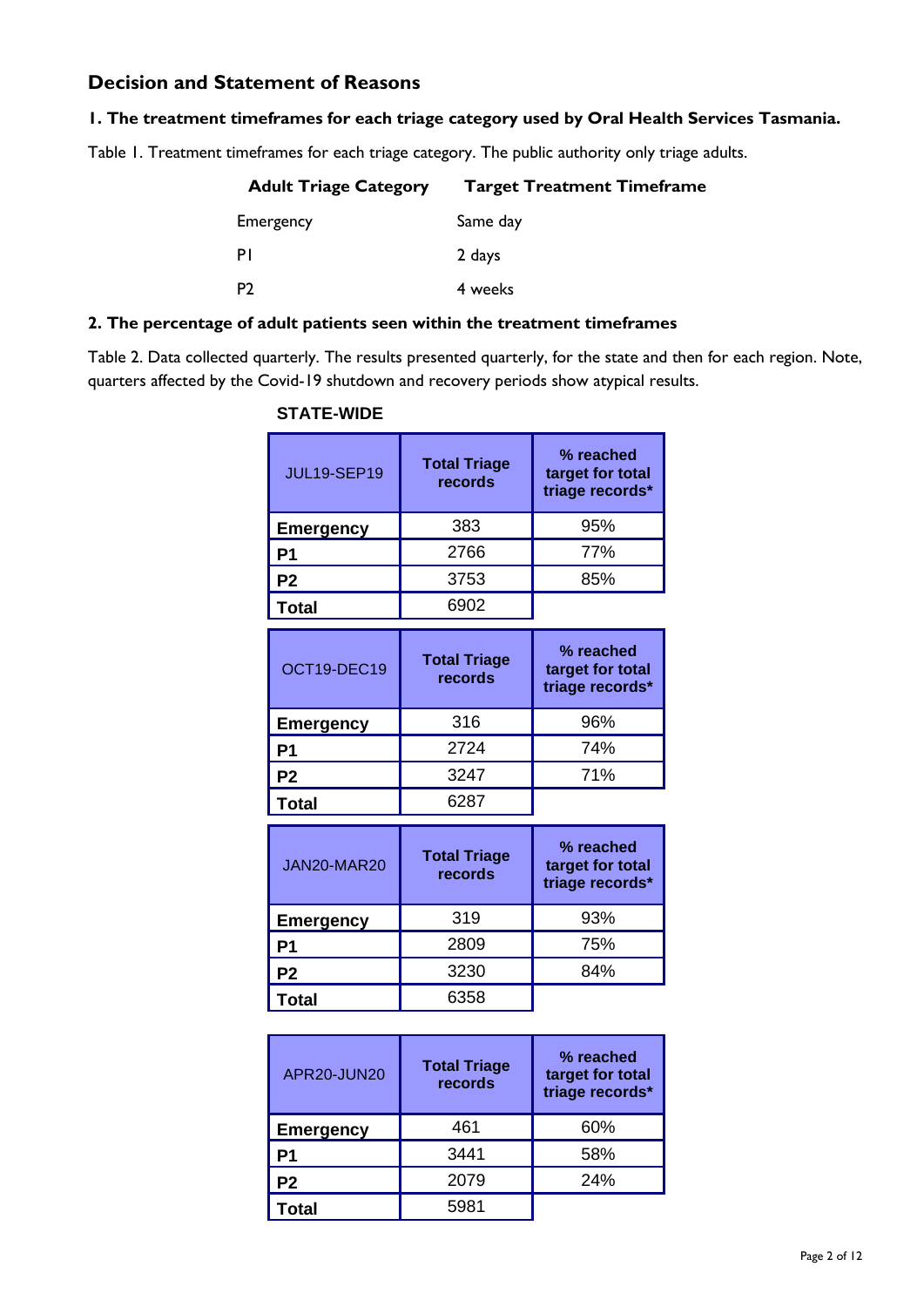| <b>JUL20-SEP20</b> | <b>Total Triage</b><br>records | % reached<br>target for total<br>triage records* |
|--------------------|--------------------------------|--------------------------------------------------|
| <b>Emergency</b>   | 402                            | 82%                                              |
| P1                 | 3675                           | 50%                                              |
| P <sub>2</sub>     | 4022                           | 53%                                              |
| Total              |                                |                                                  |

| OCT20 - DEC20    | <b>Total Triage</b><br>records | % reached<br>target for total<br>triage records* |
|------------------|--------------------------------|--------------------------------------------------|
| <b>Emergency</b> | 389                            | 94%                                              |
| Р1               | 2854                           | 76%                                              |
| P2               | 3486                           | 37%                                              |
| Total            | 6730                           |                                                  |

| <b>JAN21-MAR21</b> | <b>Total Triage</b><br>records | % reached<br>target for total<br>triage records* |
|--------------------|--------------------------------|--------------------------------------------------|
| <b>Emergency</b>   | 355                            | 91%                                              |
| P1                 | 2763                           | 72%                                              |
| P <sub>2</sub>     | 3708                           | 53%                                              |
| Total              | 6826                           |                                                  |

| APR21-JUN21      | <b>Total Triage</b><br>records | % reached<br>target for total<br>triage records* |
|------------------|--------------------------------|--------------------------------------------------|
| <b>Emergency</b> | 351                            | 95%                                              |
| Р1               | 2955                           | 78%                                              |
| P <sub>2</sub>   | 3553                           | 61%                                              |
| ัotal            | 6859                           |                                                  |

# **NORTH**

| <b>JUL19-SEP19</b> | <b>Total Triage</b><br>records | % reached<br>target for total<br>triage records* |
|--------------------|--------------------------------|--------------------------------------------------|
| <b>Emergency</b>   | 95                             | 96%                                              |
| P1                 | 561                            | 84%                                              |
| P <sub>2</sub>     | 1173                           | 93%                                              |
| <b>Total</b>       | 1829                           |                                                  |

| $OCT19.$ DEC10 |  |  |
|----------------|--|--|
|----------------|--|--|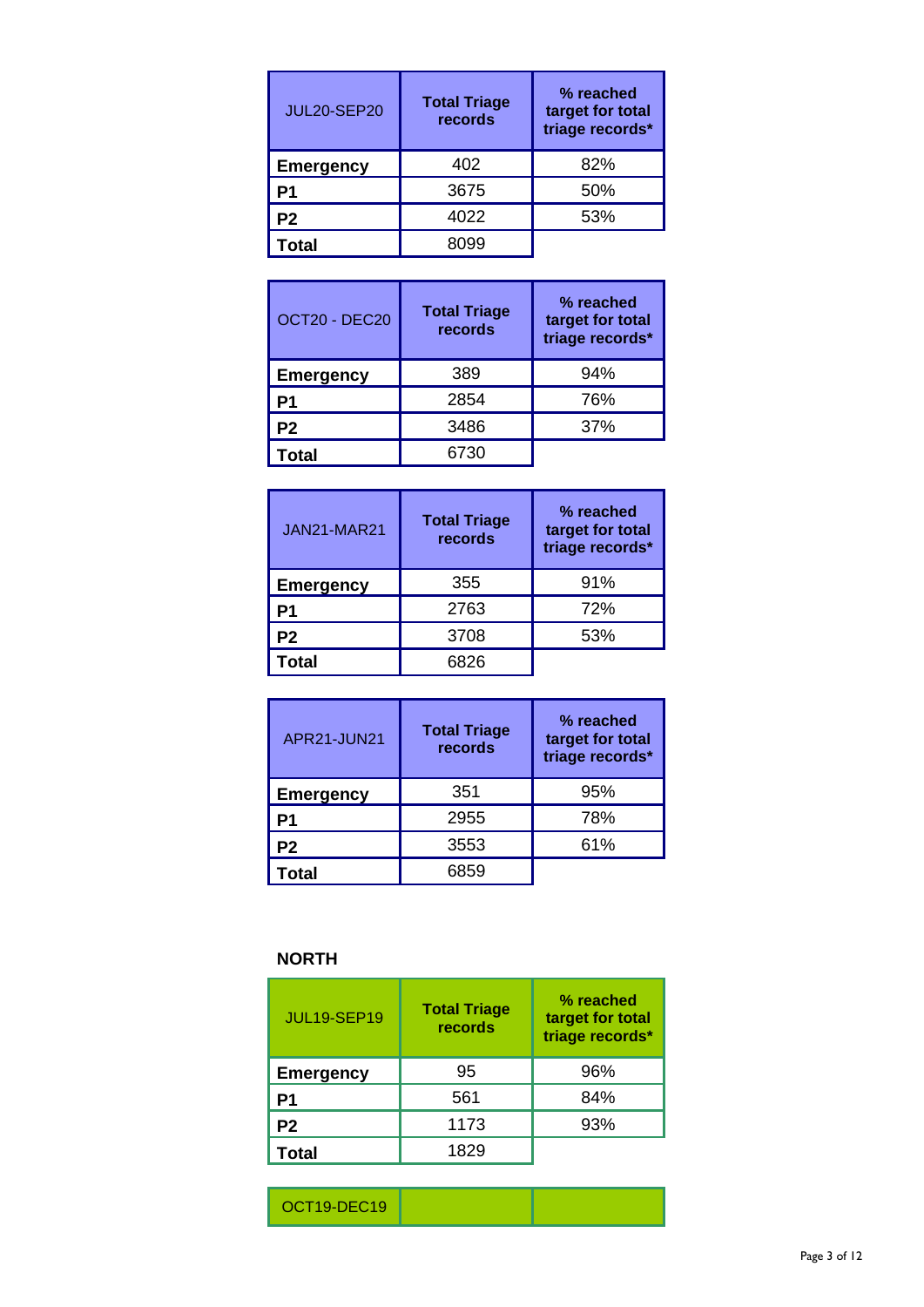|                  | <b>Total Triage</b><br>records | % reached<br>target for total<br>triage records* |
|------------------|--------------------------------|--------------------------------------------------|
| <b>Emergency</b> | 84                             | 98%                                              |
| Р1               | 592                            | 78%                                              |
| P <sub>2</sub>   | 1041                           | 68%                                              |
| Total            | 1717                           |                                                  |

| JAN20-MAR20      | <b>Total Triage</b><br>records | % reached<br>target for total<br>triage records* |
|------------------|--------------------------------|--------------------------------------------------|
| <b>Emergency</b> | 101                            | 94%                                              |
| P1               | 644                            | 76%                                              |
| P <sub>2</sub>   | 1046                           | 78%                                              |
| Total            | 1791                           |                                                  |

| APR20-JUN20      | <b>Total Triage</b><br>records | % reached<br>target for total<br>triage records* |
|------------------|--------------------------------|--------------------------------------------------|
| <b>Emergency</b> | 131                            | 56%                                              |
| P1               | 872                            | 69%                                              |
| P2               | 581                            | 29%                                              |
| Total            | 1584                           |                                                  |

| <b>JUL20-SEP20</b> | <b>Total Triage</b><br>records | % reached<br>target for total<br>triage records* |
|--------------------|--------------------------------|--------------------------------------------------|
| <b>Emergency</b>   | 114                            | 83%                                              |
| P1                 | 748                            | 58%                                              |
| P <sub>2</sub>     | 1349                           | 39%                                              |
| Total              | 2211                           |                                                  |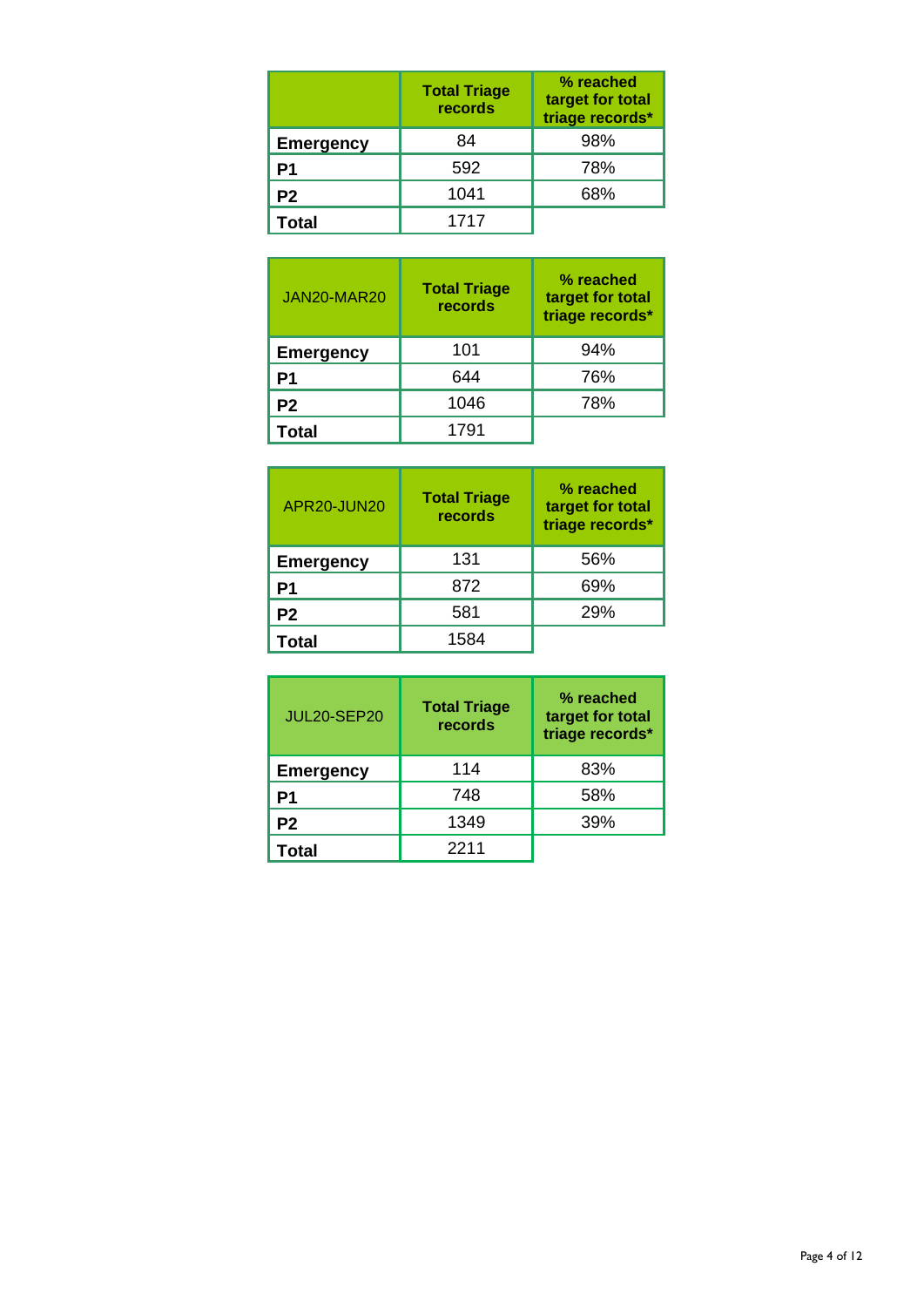| OCT20 - DEC20    | <b>Total Triage</b><br>records | % reached<br>target for total<br>triage records* |
|------------------|--------------------------------|--------------------------------------------------|
| <b>Emergency</b> | 135                            | 93%                                              |
| P1               | 692                            | 72%                                              |
| P2               | 986                            | 26%                                              |
| Total            | 1813                           |                                                  |

| <b>JAN21-MAR21</b> | <b>Total Triage</b><br>records | % reached<br>target for total<br>triage records* |
|--------------------|--------------------------------|--------------------------------------------------|
| <b>Emergency</b>   | 136                            | 96%                                              |
| Р1                 | 713                            | 79%                                              |
| P <sub>2</sub>     | 1030                           | 39%                                              |
| Total              | 1879                           |                                                  |

| APR21-JUN21      | <b>Total Triage</b><br>records | % reached<br>target for total<br>triage records* |
|------------------|--------------------------------|--------------------------------------------------|
| <b>Emergency</b> | 112                            | 95%                                              |
| P1               | 679                            | 84%                                              |
| P2               | 1009                           | 33%                                              |
| Total            | 1800                           |                                                  |

#### **NORTH-WEST**

| <b>JUL19-SEP19</b> | <b>Total Triage</b><br>records | % reached<br>target for total<br>triage records* |
|--------------------|--------------------------------|--------------------------------------------------|
| <b>Emergency</b>   | 116                            | 96%                                              |
| P1                 | 790                            | 75%                                              |
| P <sub>2</sub>     | 1059                           | 91%                                              |
| Total              | 1965                           |                                                  |

| OCT19-DEC19      | <b>Total Triage</b><br>records | % reached<br>target for total<br>triage records* |
|------------------|--------------------------------|--------------------------------------------------|
| <b>Emergency</b> | 112                            | 98%                                              |
| P1               | 802                            | 72%                                              |
| P <sub>2</sub>   | 838                            | 84%                                              |
| Total            | 1752                           |                                                  |

| JAN20-MAR20 |  |  |
|-------------|--|--|
|-------------|--|--|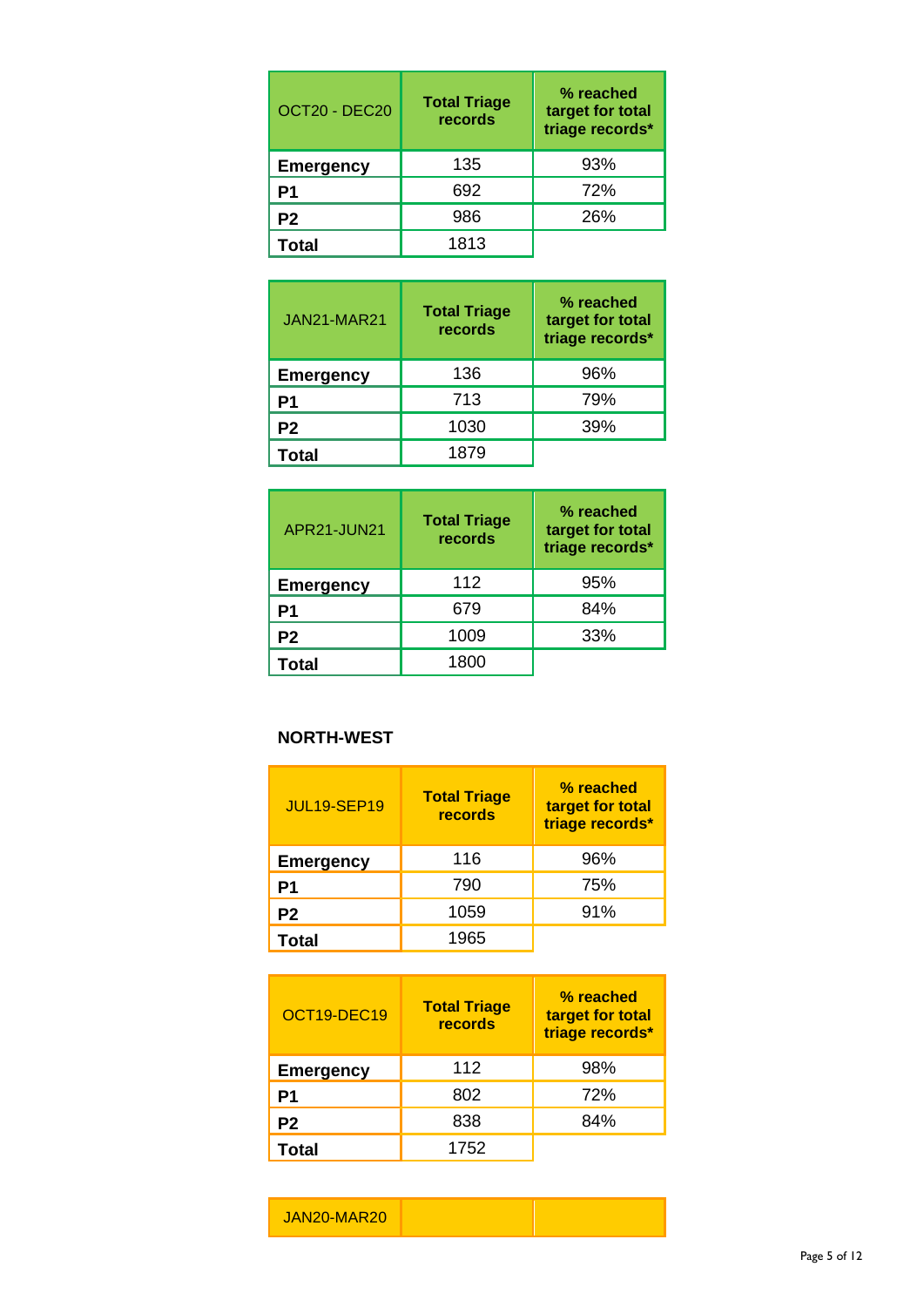|                  | <b>Total Triage</b><br>records | % reached<br>target for total<br>triage records* |
|------------------|--------------------------------|--------------------------------------------------|
| <b>Emergency</b> | 78                             | 96%                                              |
| P1               | 812                            | 78%                                              |
| P <sub>2</sub>   | 872                            | 96%                                              |
| Total            | 1762                           |                                                  |

| APR20-JUN20      | <b>Total Triage</b><br>records | % reached<br>target for total<br>triage records* |
|------------------|--------------------------------|--------------------------------------------------|
| <b>Emergency</b> | 92                             | 95%                                              |
| P1               | 833                            | 80%                                              |
| P <sub>2</sub>   | 527                            | 24%                                              |
| Total            | 1452                           |                                                  |

| <b>JUL20-SEP20</b> | <b>Total Triage</b><br>records | % reached<br>target for total<br>triage records* |
|--------------------|--------------------------------|--------------------------------------------------|
| <b>Emergency</b>   | 90                             | 97%                                              |
| P1                 | 1047                           | 68%                                              |
| P <sub>2</sub>     | 963                            | 72%                                              |
| Total              | 2100                           |                                                  |

| OCT20 - DEC20    | <b>Total Triage</b><br>records | % reached<br>target for total<br>triage records* |
|------------------|--------------------------------|--------------------------------------------------|
| <b>Emergency</b> | 88                             | 100%                                             |
| P1               | 746                            | 76%                                              |
| P <sub>2</sub>   | 946                            | 78%                                              |
| Total            | 1780                           |                                                  |

| <b>JAN21-MAR21</b> | <b>Total Triage</b><br>records | % reached<br>target for total<br>triage records* |
|--------------------|--------------------------------|--------------------------------------------------|
| <b>Emergency</b>   | 82                             | 95%                                              |
| P1                 | 759                            | 75%                                              |
| P <sub>2</sub>     | 1055                           | 90%                                              |
| Total              | 1896                           |                                                  |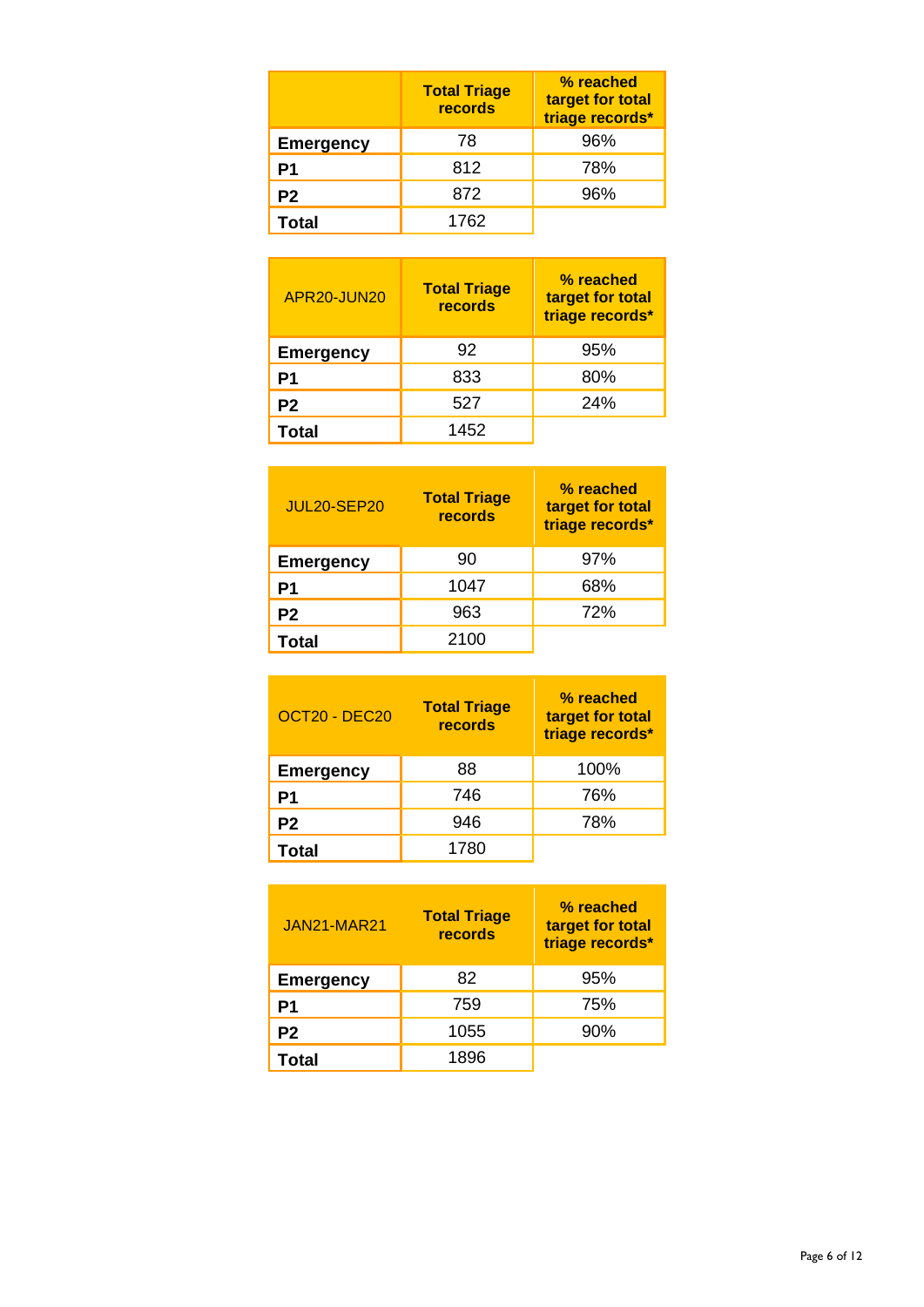| APR21-JUN21      | <b>Total Triage</b><br>records | % reached<br>target for total<br>triage records* |
|------------------|--------------------------------|--------------------------------------------------|
| <b>Emergency</b> | 85                             | 98%                                              |
| P1               | 755                            | 70%                                              |
| P <sub>2</sub>   | 1007                           | 96%                                              |
| Total            | 1847                           |                                                  |

# **SOUTH**

| <b>JUL19-SEP19</b> | <b>Total Triage</b><br>records | % reached<br>target for total<br>triage records* |
|--------------------|--------------------------------|--------------------------------------------------|
| <b>Emergency</b>   | 172                            | 94%                                              |
| P1                 | 1415                           | 76%                                              |
| P <sub>2</sub>     | 1521                           | 75%                                              |
| Total              | 3108                           |                                                  |

| OCT19-DEC19      | <b>Total Triage</b><br>records | % reached<br>target for total<br>triage records* |
|------------------|--------------------------------|--------------------------------------------------|
| <b>Emergency</b> | 120                            | 93%                                              |
| P1               | 1330                           | 73%                                              |
| P <sub>2</sub>   | 1368                           | 64%                                              |
| Total            | 2818                           |                                                  |

| JAN20-MAR20      | <b>Total Triage</b><br>records | % reached<br>target for total<br>triage records* |
|------------------|--------------------------------|--------------------------------------------------|
| <b>Emergency</b> | 140                            | 91%                                              |
| P1               | 1353                           | 72%                                              |
| P <sub>2</sub>   | 1312                           | 80%                                              |
| Total            | 2805                           |                                                  |

| APR20-JUN20      | <b>Total Triage</b><br>records | % reached<br>target for total<br>triage records* |
|------------------|--------------------------------|--------------------------------------------------|
| <b>Emergency</b> | 238                            | 49%                                              |
| Р1               | 1736                           | 41%                                              |
| P <sub>2</sub>   | 971                            | 20%                                              |
| Total            | 2945                           |                                                  |

| <b>THE 20-SED20</b> |  |
|---------------------|--|
|---------------------|--|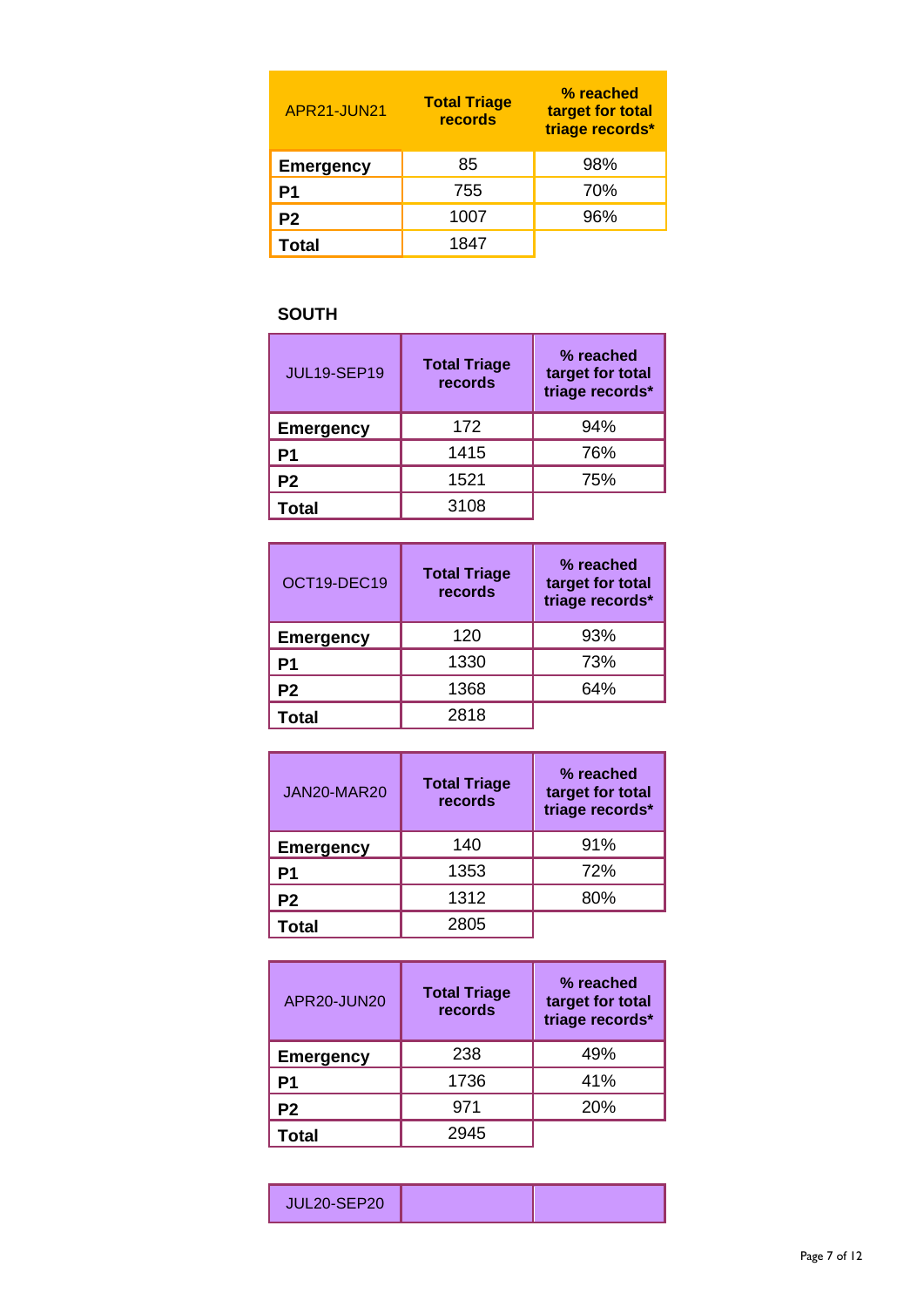|                  | <b>Total Triage</b><br>records | % reached<br>target for total<br>triage records* |
|------------------|--------------------------------|--------------------------------------------------|
| <b>Emergency</b> | 198                            | 75%                                              |
| Р1               | 1880                           | 36%                                              |
| P <sub>2</sub>   | 1710                           | 54%                                              |
| Total            | 3788                           |                                                  |

| OCT20 - DEC20    | <b>Total Triage</b><br>records | % reached<br>target for total<br>triage records* |
|------------------|--------------------------------|--------------------------------------------------|
| <b>Emergency</b> | 166                            | 90%                                              |
| P1               | 1416                           | 78%                                              |
| P <sub>2</sub>   | 1554                           | 20%                                              |
| <b>Total</b>     | 3136                           |                                                  |

| <b>JAN21-MAR21</b> | <b>Total Triage</b><br>records | % reached<br>target for total<br>triage records* |
|--------------------|--------------------------------|--------------------------------------------------|
| <b>Emergency</b>   | 137                            | 84%                                              |
| Р1                 | 1291                           | 67%                                              |
| P <sub>2</sub>     | 1623                           | 39%                                              |
| Total              | 3051                           |                                                  |

| APR21-JUN21      | <b>Total Triage</b><br>records | % reached<br>target for total<br>triage records* |
|------------------|--------------------------------|--------------------------------------------------|
| <b>Emergency</b> | 154                            | 94%                                              |
| P1               | 1521                           | 79%                                              |
| P2               | 1537                           | 57%                                              |
| Total            | 3212                           |                                                  |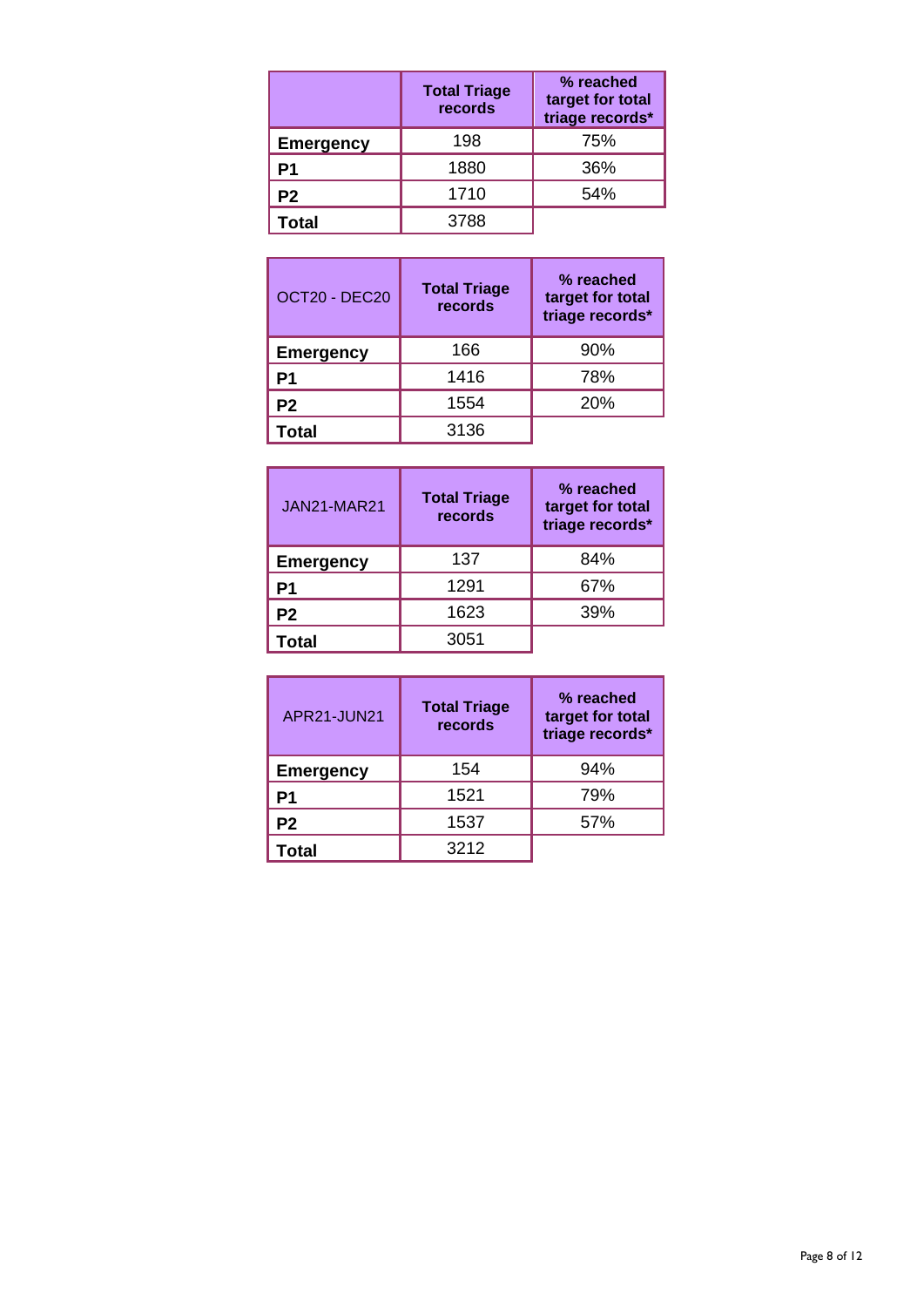## **3. The median waiting time for people removed from the 'General Care' and 'Denture' waiting lists**

Table 3. The 2019-20 and 2020-21 data recording the median time for people removed from the General Care and Denture waiting lists. Note that both financial years involved months that were affected by the Covid 19 shutdown, or recovery period.

| 2019-2020         | Total removed from W/L | Median (days) | <b>Median (months)</b> |
|-------------------|------------------------|---------------|------------------------|
| State-wide        | 2392                   | 662           | 21.8                   |
| <b>North</b>      | 620                    | 668           | 22.0                   |
| <b>North-West</b> | 138                    | 346.5         | 11.4                   |
| South             | 1634                   | 663           | 21.8                   |

| rai<br>ıe. | í.<br><b>.</b> |
|------------|----------------|
|            |                |
|            |                |

| 2020-2021         | Total removed from W/L | Median (days) | <b>Median (months)</b> |
|-------------------|------------------------|---------------|------------------------|
| State-wide        | 392                    | 854           | 28.1                   |
| <b>North</b>      | 192                    | 1127          | 37.1                   |
| <b>North-West</b> | 136                    | 331.5         | 10.9                   |
| South             | 64                     | 395.5         | 13.0                   |

#### Prosthetic (Denture) Care

| 2019-2020         | Total removed from W/L | Median (days) | Median (months) |
|-------------------|------------------------|---------------|-----------------|
| State-wide        | 574                    | 90            | 3.0             |
| <b>North</b>      | 82                     | 160           | 5.3             |
| <b>North-West</b> | 280                    | 69            | 2.3             |
| South             | 212                    | 92.5          | 3.0             |

| 2020-2021         | Total removed from W/L | Median (days) | Median (months) |
|-------------------|------------------------|---------------|-----------------|
| State-wide        | 938                    | 187           | 6.1             |
| <b>North</b>      | 185                    | 126           | 4.1             |
| <b>North-West</b> | 394                    | 194           | 6.4             |
| South             | 359                    | 205           | 6.7             |

### **4. The longest time waited by people on the 'General Care' and 'Denture Care' services waiting list.**

The public authority is not able to report on this request in a meaningful/accurate way. The reason being that clients who do not respond to offers of dental care from the waiting lists (eg they did not reply to letters, phone calls or SMSs) but later present for care at a clinic are then restored to the waiting list at their original listing date. Such circumstances, in a reporting sense, results in longer times between date of listing and date of coming off the list. The database queries can partially exclude clients who have been restored to the waiting list after a period of being removed due to not responding to offers of care in some cases but not all. This means it is not possible to determine the longest waiting time of clients who have not had some instance of being uncontactable or removed from the list.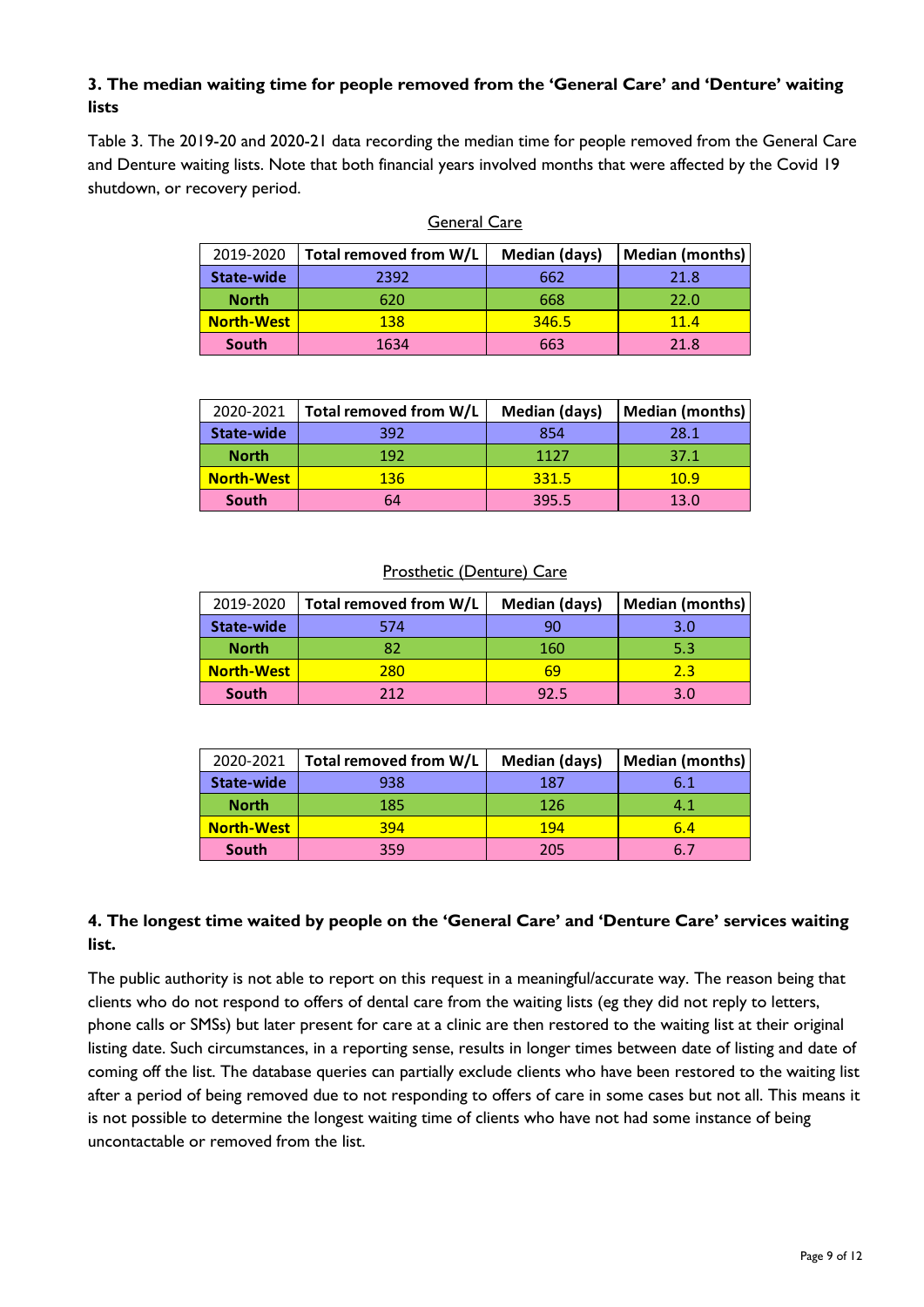#### **5. The risk categories applied to the oral health status of children.**

Table 4: There is no formal definition for what constitutes a high, medium or low risk child, as these risk categories are set by the Clinician using a clinical judgement, after taking into account various factors, including but not limited to dmft score (decayed, missing, filled teeth), recent decay activity, oral hygiene habits, dietary habits, previous attendance history, family history, various social determinants, and so on.

| <b>Child Risk Category</b> | <b>Target Timeframe</b>                           |
|----------------------------|---------------------------------------------------|
| High Risk                  | Patient to have a dental check-up every 6 months  |
| Medium Risk                | Patient to have a dental check-up every 12 months |
| Low Risk                   | Patient to have a dental check-up every 18 months |

### **6. The target visit frequency for children in each risk category and the percentage of targets which are met**

As noted under request 5, the risk status is determined by the Clinician at the exam appointment. There is no uniformity applied for the risk category as it is reliant on the professional judgement of the Clinician. The information is not listed as the data is inaccurate due to the broad interpretation adopted for the risk categories and clients who do not respond to offers of dental care.

### **7. The average waiting time for people referred to the Oral Maxillofacial Unit.**

Table 5. Average (median) days waited on wait list for Oral Maxillo Facial Surgery (Median across the year in days)

| <b>Fin Year</b> | <b>Patient's Post</b><br><b>Code Region</b> | Urgency<br>Category 1<br>(procedure is<br>advisable<br>within 30 days) | Urgency<br>Category 2<br>(procedure is<br>advisable<br>within 90 days) | Urgency<br>Category 3<br>(procedure is<br>advisable<br>within 365<br>days) | <b>All Categories</b> |
|-----------------|---------------------------------------------|------------------------------------------------------------------------|------------------------------------------------------------------------|----------------------------------------------------------------------------|-----------------------|
| 2019-20         | <b>North</b>                                | 17                                                                     | 232                                                                    | 204                                                                        | 208                   |
| 2019-20         | North West                                  | 7                                                                      | 230                                                                    | 353                                                                        | 262                   |
| 2019-20         | South                                       | 14                                                                     | 267                                                                    | 335                                                                        | 281                   |
| 2019-20         | <b>Unknown</b>                              | $\overline{a}$                                                         | 118                                                                    |                                                                            | 118                   |
| 2019-20         | <b>Statewide</b>                            | 12                                                                     | 260                                                                    | 325                                                                        | 269                   |
| 2020-21         | <b>North</b>                                | 23                                                                     | 244                                                                    | 512                                                                        | 334                   |
| 2020-21         | North West                                  | 20                                                                     | 400                                                                    | 282                                                                        | 339                   |
| 2020-21         | South                                       | 11                                                                     | 393                                                                    | 427                                                                        | 376                   |
| 2020-21         | <b>Statewide</b>                            | 11                                                                     | 386                                                                    | 370                                                                        | 363                   |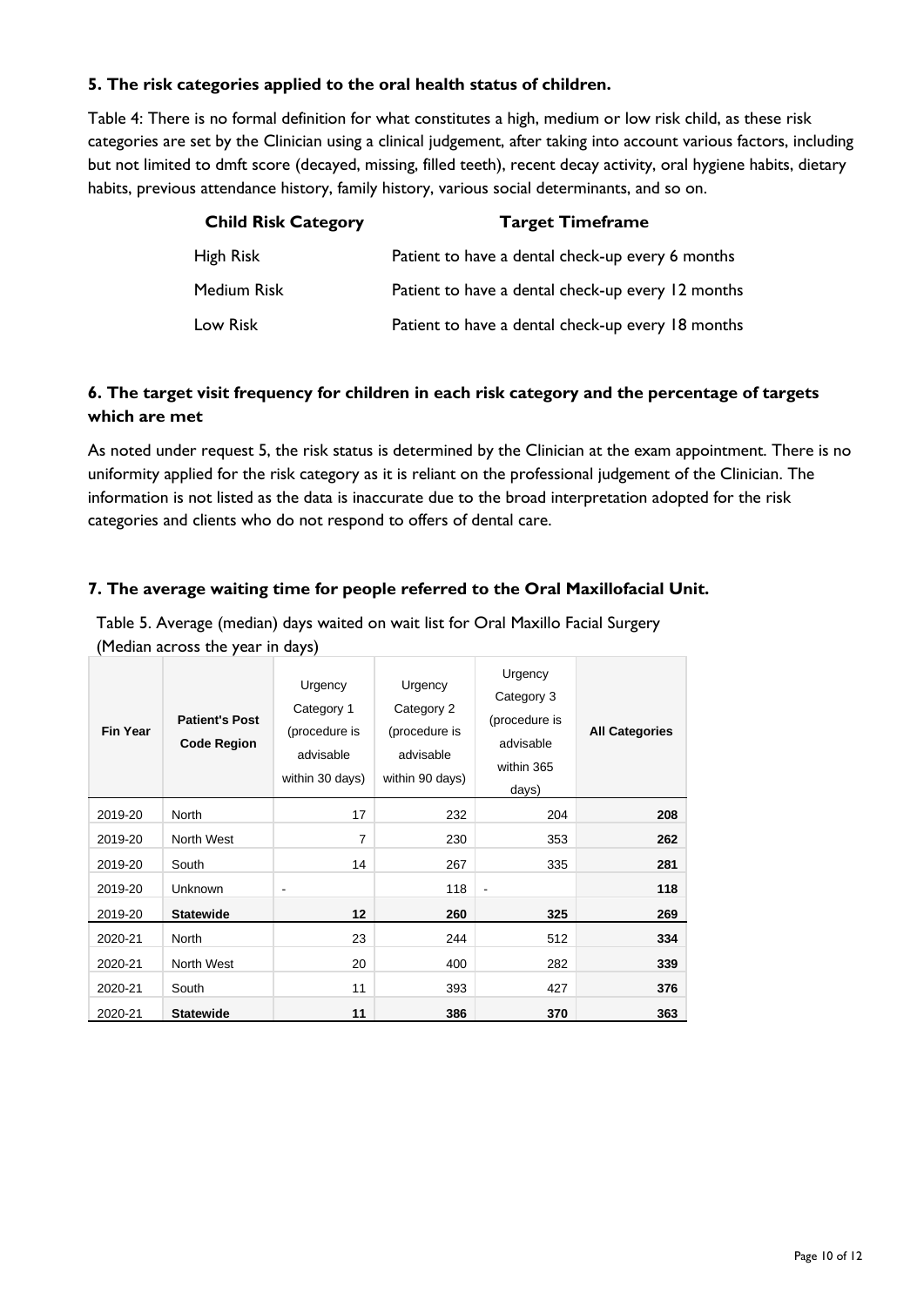### **8. The median waiting time for adults who require general anaesthetic in order to receive dental treatment**

Table 6. The results are the median number of days waited by clients currently on the waitlist (as at end September 2021). Note, this is clients currently waiting, not clients removed from the waiting list.

| ADULT             | Median (days) |
|-------------------|---------------|
| <b>State-wide</b> | 522.5         |
| North             | 409           |
| <b>North-West</b> | 185           |
| South             | 578           |

### **9. The median waiting time for children who require general anaesthetic in order to receive dental treatment.**

Table 7. The results are the median number of days waited by clients currently on the waitlist (as at end September 2021). Note, this is clients currently waiting, not clients removed from the waiting list.

| CHILD             | Median (days) |
|-------------------|---------------|
| <b>State-wide</b> | 135.5         |
| North             | 195           |
| <b>North-West</b> | 38            |
| <b>South</b>      | 144           |

**10. What, if any, prioritisation method is applied to the patient cohort requiring general anaesthetic (both adults and children) and what is the median waiting time for each priority level.**

Table 8. Priorities for general anaesthetic waitlists are a clinical decision made by the clinician assessing the client. Categorisation of the priorities differs across the regions, as in the North and NW Oral Health Services manages the waitlist whereas in the South the Royal Hobart Hospital manages the dental GA waitlist and therefore use their own naming convention. For the purposes of this report, the categories have been grouped and renamed "Urgent" and "Non-Urgent" for the sake of consistency across the regions.

The below results are the median number of days waited by clients currently on the waitlist (as at end September 2021) – not the days waited by clients removed from the waiting list.

#### ADULTS

| <b>STATE-WIDE</b> | <b>Median (days)</b> |
|-------------------|----------------------|
| <b>Urgent</b>     | 68.5                 |
| <b>Non-urgent</b> | 585                  |
|                   |                      |
| NORTH             | <b>Median (days)</b> |
| <b>Urgent</b>     | no clients curently  |
|                   | waiting              |
| <b>Non-urgent</b> | 195                  |
|                   |                      |
| <b>NORTH-WEST</b> | <b>Median (days)</b> |
| <b>Urgent</b>     | 71                   |
| <b>Non-urgent</b> | 188                  |

| <b>SOUTH</b>      | <b>Median (days)</b> |
|-------------------|----------------------|
| <b>Urgent</b>     | 67                   |
| <b>Non-urgent</b> | 721                  |